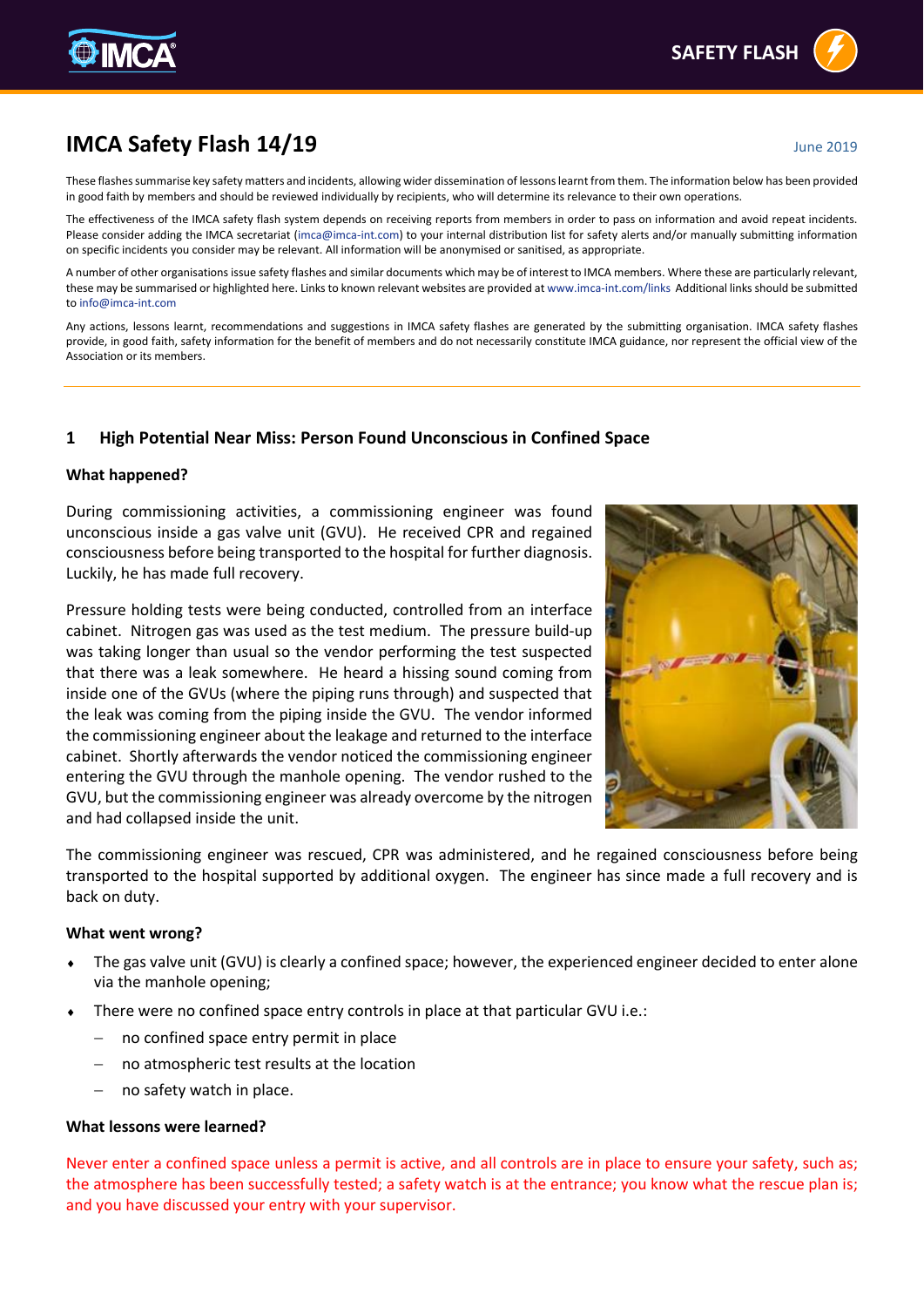Members may wish to refer to:

- [Person felt unwell while working in confined space](https://www.imca-int.com/alert/1485/person-felt-unwell-while-working-in-confined-space/)
- [Confined Space Entry Incidents](https://www.imca-int.com/alert/979/confined-space-entry-incidents-a-reminder/)  a reminder
- [Confined Space Fatality In Shipyard](https://www.imca-int.com/alert/952/confined-space-fatality-in-shipyard/)
- [Confined space](https://www.imca-int.com/publications/422/confined-spaces-the-dangers/)  the dangers (IMCA short video)
- [Working in confined spaces](https://www.imca-int.com/publications/350/working-in-confined-spaces/) (IMCA longer video)

# **2 Confined Spaces: Silent and Invisible Killers**

The [United States Coast Guard \(USCG\)](https://www.uscg.mil/) has issued [Marine Safety Alert 04-19](https://www.dco.uscg.mil/Portals/9/DCO%20Documents/5p/CG-5PC/INV/Alerts/0419.pdf) entitled *Confined spaces: silent and invisible killers*. It serves as a reminder that despite decades of work to improve confined space entry by maritime safety organizations, training institutions, and vessel owners/operators, the risks have not been eliminated. This is illustrated by a recent casualty where three persons lost their lives while working on-board a laid-up mobile offshore drilling unit (MODU). Although the investigation is not yet complete, the following information is being conveyed with the continued hope that it will highlight this hazard with the aim to prevent recurrence.



Ten crewmembers were on-board the MODU preparing it for a heavy lift

transport to an overseas ship breaking facility. Seven of the crew on-board were involved in dewatering the legs of the MODU. They were experienced mariners but lacked MODU experience.

The superintendent, captain, rigging master, fitter, and an AB (AB2) were on a dinner break while another AB (AB1) and the electrician were assigned to oversee the dewatering operation.

Without notifying anyone, a crewman (AB1) descended into a confined space (one of the legs of the MODU) to check something. An electrician became concerned when he failed to see the AB on deck and he descended into the leg himself, only to find the AB collapsed and unconscious. Although nearly overcome by the exhaust fumes himself, he was able to safely escape and notify others. A second AB (AB2) then descended to assist the first; a fitter went to notify the captain. The captain, superintendent and fitter then, notably *without safety equipment*, descended into the leg to assist AB1.

AB2 collapsed and became unconscious one level above where AB1 had collapsed. The fitter was also overcome and collapsed next to AB2. The captain and the superintendent then managed to escape the leg with assistance from the rigging master who had entered the leg with a self-contained breathing apparatus (SCBA) brought onboard from another vessel. In the end, both ABs and the fitter died whilst the captain and ship superintendent were airlifted to a hospital and survived.

The USCG **strongly encourages** all who work or may be employed on-board vessels in any role, whether they be senior shipboard officers or crew, riding crew, shore side managers, owners/operators, and other personnel to:

- Obtain the requisite level of knowledge and training of confined space entry procedures including emergency and rescue procedures;
- Ensure crews undergo periodic confined space training and participate in routine and practical on-board emergency drills;
- Verify all required confined space entry and rescue safety equipment is on-board, maintained, tested and fully functional;
- $\bullet$  Continually appreciate the dangers involved in confined space entry and educate yourself by further study the web page [here](https://www.dco.uscg.mil/Our-Organization/Assistant-Commandant-for-Prevention-Policy-CG-5P/Inspections-Compliance-CG-5PC-/Office-of-Investigations-Casualty-Analysis/Confined-Space-Entry/) is recommended.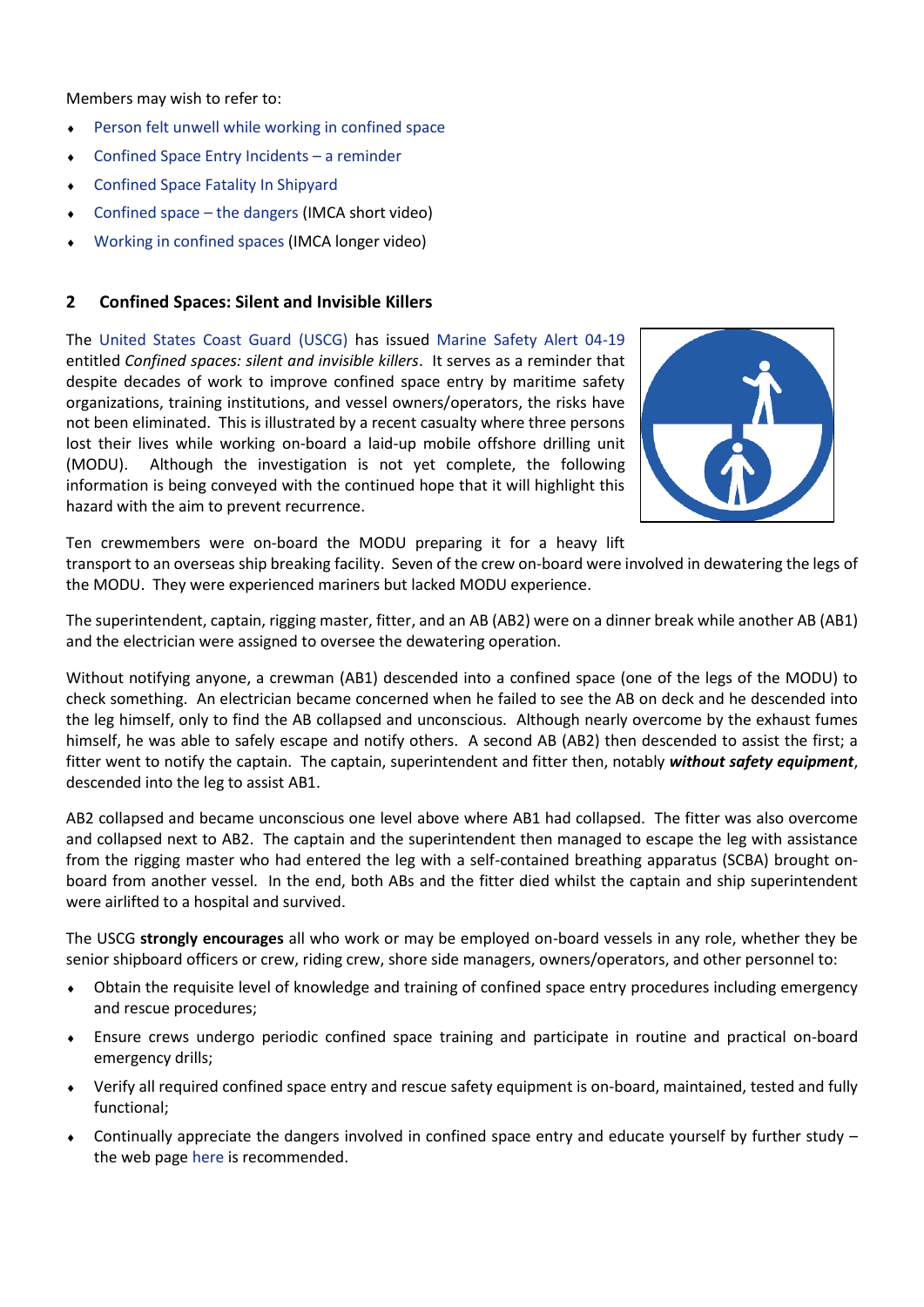Members may wish to refer to

- [Confined space](https://www.imca-int.com/publications/422/confined-spaces-the-dangers/)  the dangers (IMCA short video)
- [Working in confined spaces](https://www.imca-int.com/publications/350/working-in-confined-spaces/) (IMCA longer video)

## **Recent Prosecutions by UK HSE**

This part of the safety flash comprises a summary of recent prosecutions by the UK's Health and Safety Executive (UK HSE). These will be of interest to members in all areas, not just those whose work is conducted under UK regulatory oversight. See<https://press.hse.gov.uk/> for further information.

## **3 Three Hand Injuries**

## **Incident 1: Fingers and Hands in Rotating Machinery – Employee's Hand Severed by Machinery**

A company supplying aluminium parts was fined after an employee suffered serious injuries when using a chop saw. The rotating blade of the chop saw came into contact with the employee's hand, which was severed.

Investigation revealed a number of failures. The company involved:

- Failed to suitably and sufficiently assess the risks from working on the chop saw;
- ◆ Failed to provide a safe system of work;
- Failed to adequately maintain and guard the saw;
- Failed to provide suitable information, instruction and training in the use of the saw;
- Failed to provide adequate supervision and monitoring.

## The HSE inspector noted:

*"This injury was easily prevented, and the risk of injury should have been identified. Employers should make sure they properly assess and apply effective control measures to minimise the risk from dangerous parts of machinery."*

#### **Incident 2: Inadequate Guarding on Cutting Tools: Two Separate Cases of Workers Losing their Fingers**

A company has been fined after two separate incidents led to workers' fingers being amputated. Employees were injured in two separate incidents involving cutting tools. One employee was injured while cutting timber on the blade of an unstable sliding table saw in August 2017 and suffered amputations to the middle and index fingers on his right hand. A second incident occurred in September 2018, when an apprentice joiner was feeding timber through a planer thicknesser and an insufficient guard caused the planer's blade to come into contact with the employee's finger, amputating it down to the first knuckle.



Investigation revealed that the company **had failed to ensure effective measures were taken to prevent access to dangerous parts of their machinery** (IMCA's emphasis). The UK HSE had issued the company with three improvement notices [*issued where an HSE inspector believes there is a serious breach of health and safety law, particularly one that poses a risk to people]* and a prohibition notice *[issued where an inspector believes that work activities give rise to a serious risk of personal injury. It normally requires you to stop unsafe work activity immediately].* The company complied with the prohibition notice by making the sliding table saw stable but failed to comply with the improvement notices within the given deadline. A further extension to comply was granted, but again the company failed to do so.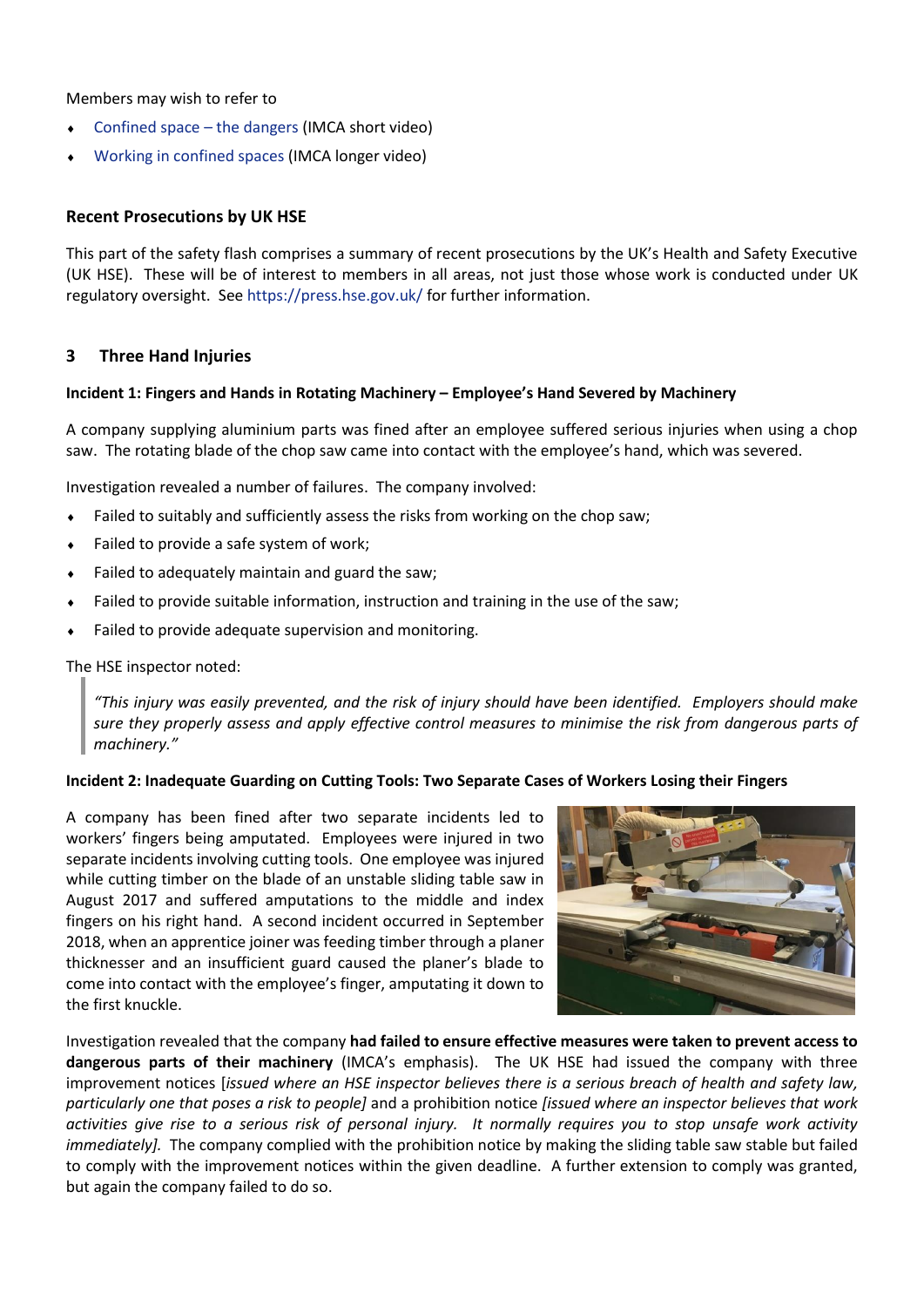## **Incident 3: Failure of Lock-Out/Tag-Out: Worker's Hand Injured by Faulty Hydraulic Cutters**

A company was prosecuted after a worker's hand was injured by defective hydraulic cutters. An employee at a waste management company was working on a fridge dismantling line. When the hydraulic cutters he was using stopped working properly he reported the defect, but the procedure to make the equipment safe was not then followed. The cutters were left close to where he was working, and when he moved them out of his way, the defective cutters amputated the top of the index finger of his right hand and partially severed another finger.

Investigation found that although defects with the cutters were common, problems were not always reported and the procedure for lock-off and isolation was being inconsistently applied.

## The inspector noted:

*"The life changing injuries caused by this accident could have been avoided if the procedure for the safe lock-off and isolation of equipment had been followed. Employers should ensure that their safety procedures remain effective by monitoring their use and checking that they are being fully implemented."*

Members may wish to refer to:

[Watch your hands](https://www.imca-int.com/publications/418/watch-your-hands/) (short video)

# **4 Three Fatalities: Stored Energy; Falling Objects; Traffic Management**

## **Incident 1: Stored Energy Release – Worker Killed During Concrete Pumping Operations**

A company was fined following the death of a worker at a dockside upgrade project at a port in the UK.

The company had been contracted to replace a dockside roadway at a port. The company sub-contracted a specialist concrete pumping contractor to pump the concrete and a concrete laying contractor to lay the concrete. A flexible delivery hose through which concrete was being pumped became momentarily blocked, then cleared under pressure, causing it to violently whip round. An employee of the concrete laying sub-contractor was hit by the hose and killed, and another worker suffered cuts and bruising.

Investigation revealed that the company had failed to effectively plan and manage the safe pumping of concrete, in that *an exclusion zone* (IMCA's italics) around the flexible delivery hose was not enforced. The investigation also found the company did not adequately supervise or instruct, nor did it provide suitable information to subcontractors, and it failed to monitor the pumping operations to ensure the ongoing safety of workers.

The HSE inspector noted:

*"This tragic incident could easily have been prevented had the company involved acted to identify and manage the well-documented risks involved in concrete pumping by the implementation of suitable safe systems of work."*

## **Incident 2: Collapsing Stack of Stored Items: Worker Crushed to Death**

A recycling company was sentenced after one of their employees was fatally crushed by falling plastic bales. Waste plastic bales had been delivered and stacked as free-standing columns in a yard. During the morning, a fork lift truck driver noticed that one of the columns consisting of bales, stacked three high, had partially collapsed obstructing his path. He subsequently used the fork lift truck to straighten and stabilise the stack before continuing on his way.

Some hours later another worker was working in the immediate vicinity of the stack when it toppled, with the middle and top bales, weighing over 500 kg, falling and crushing him. The scene of the collapse was not discovered until nearly an hour later when efforts to revive him failed.